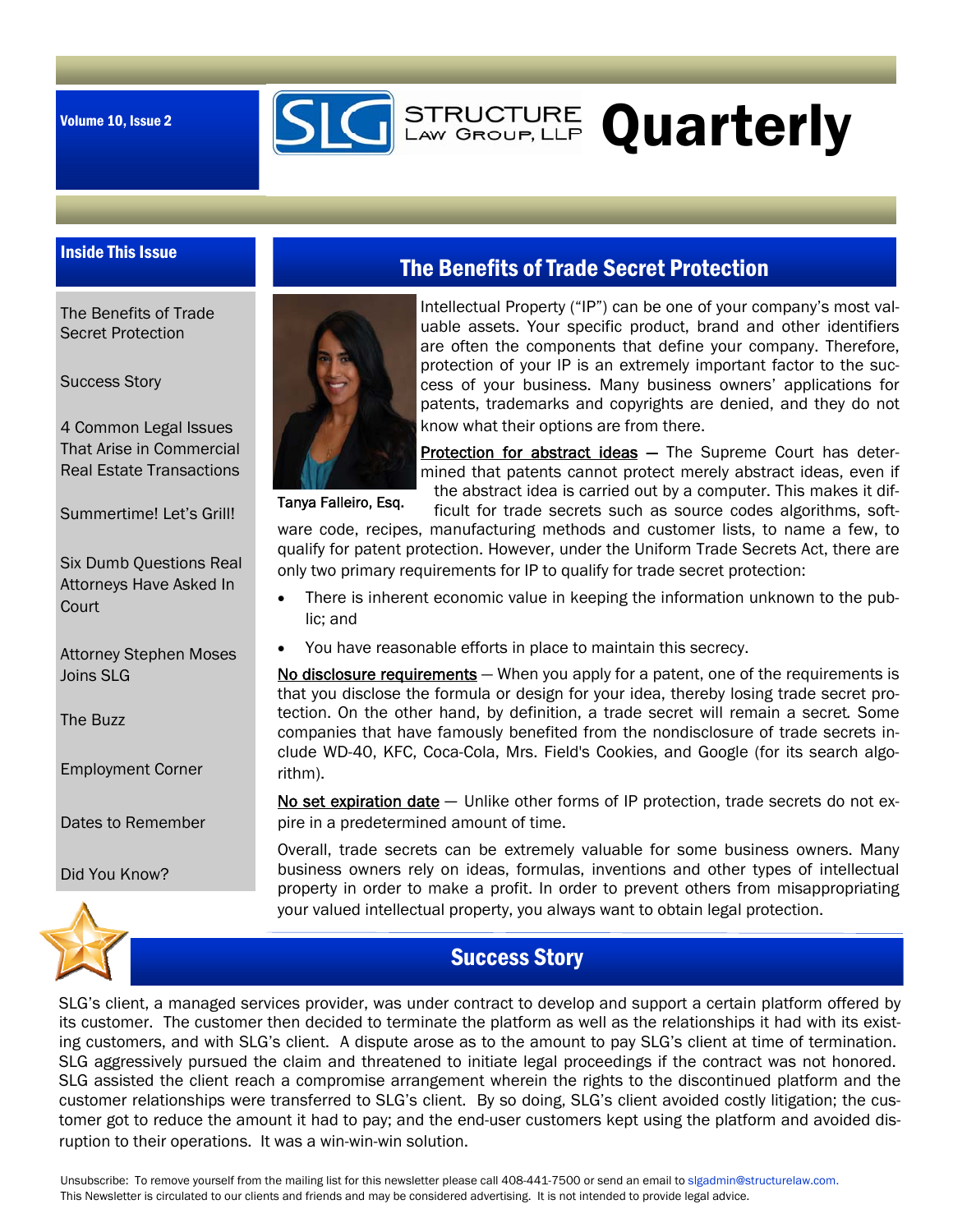### 4 Common Legal Issues That Arise in Commercial Real Estate Transactions



Commercial real estate transactions can be lucrative investments, however there may also be high risk due to the amount of money that is generally at stake. The following are some examples of legal issues that sometimes arise during the sale or purchase of commercial property.

Stephen Beals, Esq.

1. Accurate property valuation  $-$ Pieces of real estate are often

unique with no exact comparison

based on size, age, use, and/or state of the building or land, making accurate valuation significantly more challenging.

2. Due diligence — Just like any type of business transaction, commercial real estate transactions require considerable investigation. This allows a buyer to know exactly what is involved in the transaction and sheds light on any potential problems with their intended use. For example, you will want to make sure that the zoning for

the property allows your intended use, reviewing title of the property will identify liens and easements, and identifying the property corners will assist in identifying possible encroachments.

**3. Assumption of liability**  $-$  Prior to purchasing a piece of commercial real estate, you will want to ensure you are not assuming liability for any violations of law that may exist. For example, if you buy the property and then later find out that environmental hazards exist, you will be liable for eliminating the hazard whether or not you or the previous owner actually caused it.

4. Evaluation of financial risk - Real estate can be a great investment for your business, though such purchases can also tie up a significant amount of liquid assets for a lengthy period of time.

All of these long-term risks should be evaluated before you close any type of commercial real estate transaction.



# Summertime! Let's Grill!

The weather is warm and it is time to enjoy your dinner on the patio. Check out these tips to ensure your grilling is on point this season.



• You do not need to compulsively flip. Also, do not force the flip,

the meat should be easy to turn when it is ready.

- Push the back of a spoon into the middle of a burger before grilling. This will stop it from poofing up in the middle and help it to cook evenly.
- Use the grill like the hand on a clock. First place item at 10 o'clock then move it to 2 o'clock. Then flip and repeat. That will give it those perfect grill marks.
- Once you remove meat from the grill, cover in foil and let it rest for 5 minutes so the juices can settle on the inside. This will ensure it does not dry out.

## Six Dumb Questions Real Attorneys Have Asked In Court

- 1) "How many times have you committed suicide?"
- "Were you alone or by yourself?"
- "Was it you or your brother who was killed?"
- "Without saying anything, tell the jury what you did next."
- "Was that the same nose you broke as a child?"
- "Now, doctor, isn't it true that when a person dies in his sleep, he doesn't know about it until the next morning?"

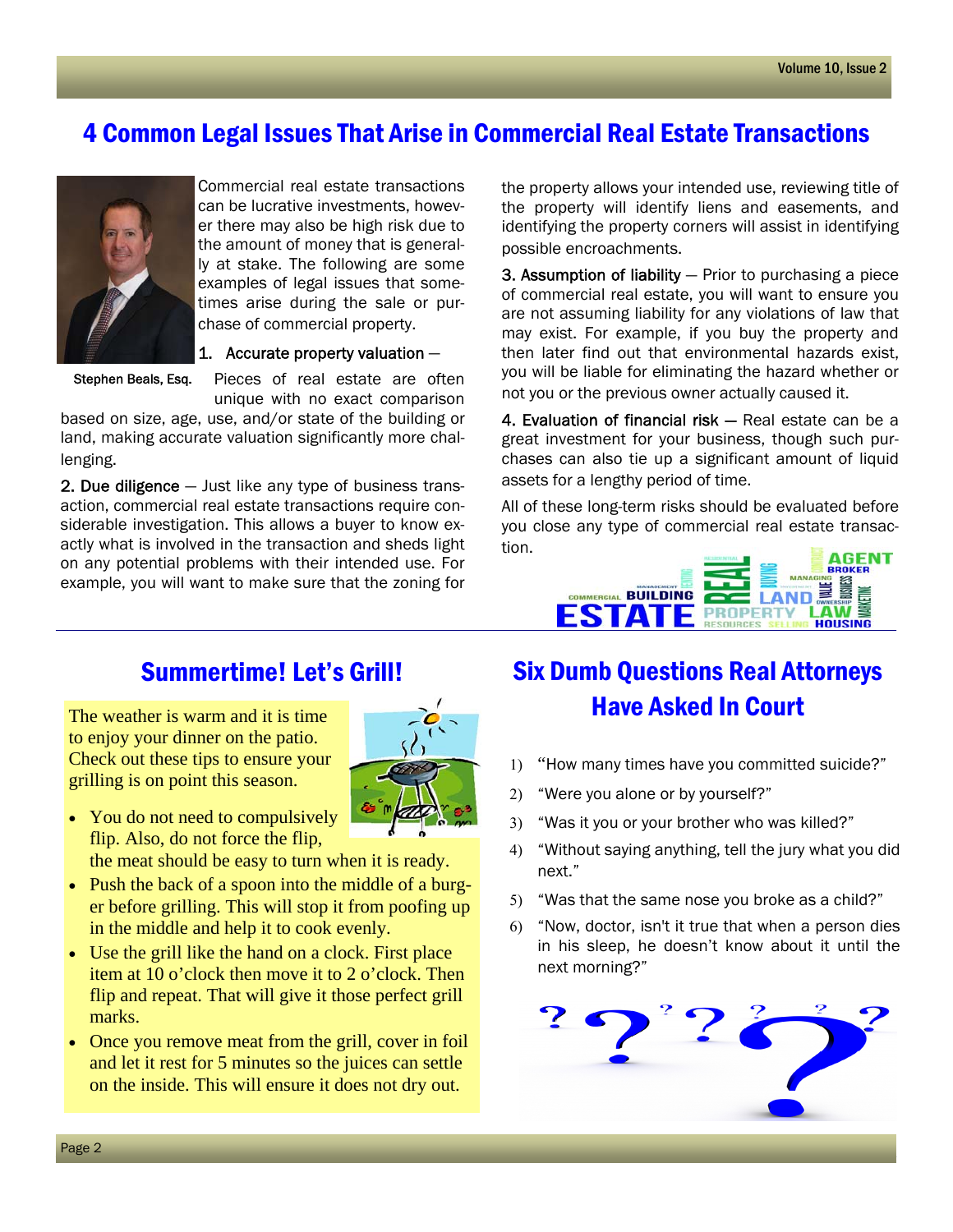### Attorney Stephen Moses Joins SLG



Stephen Moses, Esq.

Structure Law Group, LLP is pleased to announce that veteran attorney Stephen Moses has joined the firm. Prior to joining Structure Law Group, Mr. Moses worked with a Fortune 50 technology company in the Middle East, a top tier San Francisco law firm, a software start-up company in Silicon Valley and other regional law firms that represent the San

Francisco Bay Area's business community.

"I am excited to join Structure Law Group and I look forward to working with the firm's existing and future clients," said Mr. Moses. "Stephen's extensive experience in private practice and as in-house counsel perfectly complements our practice," said SLG partner Mark Figueiredo. He added, "His particular expertise in licensing and e-commerce adds valuable depth and perspective so we can better serve our clients."

Mr. Moses represents both emerging and established companies as outside corporate counsel. He regularly advises on all commercial transactions and drafts and negotiates complex business agreements including technology licensing and distribution agreements. Mr. Moses also counsels clients on Internet and e-commerce platforms, protection of intellectual property assets and employment matters.

In addition, Mr. Moses also handles complex civil business litigation involving business and commercial disputes including claims for misappropriation of trade secrets, trademark infringement, unfair competition, fraud and misrepresentation, and breach of contract. He is also a mediation panel member for the Alameda and Contra Costa County Superior Courts, where he assists other attorneys and their clients in resolving business disputes.



Employment Corner



Structure Law Group has another new member to announce. Our very own Laura Nicasio gave birth to her second son Hayden this last May. Congratulations to Laura, Jose, and Mateo! Laura will be returning from maternity leave soon.



### It's A Boy! May I ask...? How many days were you out sick last year? No. The answer may include a disability and its severity Have you ever been addicted to any illegal substance or alcohol? No. Addiction is considered a disability. Other than sick days, how many days were you gone last year? Yes. The answer focuses on an attendance issue not associated with disability. Have you ever taken illegal drugs? No. Answering "Yes" could reveal a disability. Are you currently taking illegal drugs? Yes. Current use of an illegal drug is not a covered disability.